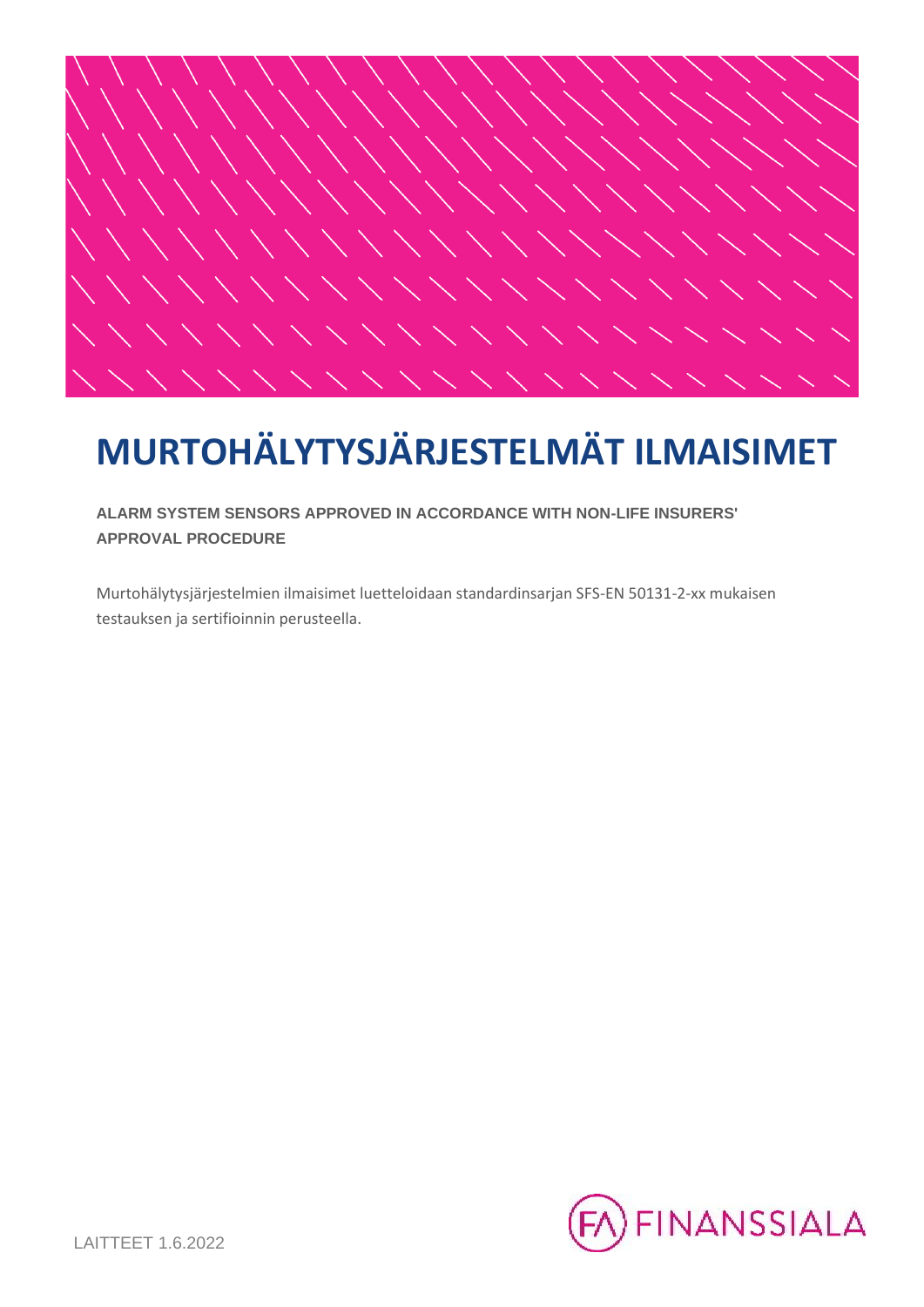

| Valmistaja tai maahantuoja/<br><b>Manufacturer or importer</b> | Merkki ja malli/<br><b>Mark and model</b>    | Vaatimukset/<br>approval<br>requirements | Luokka/<br>Grade          | Voimassa/<br><b>Valid until</b> |
|----------------------------------------------------------------|----------------------------------------------|------------------------------------------|---------------------------|---------------------------------|
| <b>Alarmtech Sweden AB</b>                                     | Tärinäilmaisimet                             |                                          |                           |                                 |
| Box 7079, SE-19207 Sollentuna,                                 | <b>CD 470</b>                                | <b>SSF 1014</b>                          | $\overline{2}$            | 31.12.2025                      |
| Sweden                                                         | CD 475 + IU 400                              | <b>SSF 1014</b>                          | 3                         | 31.12.2025                      |
|                                                                | Magneettikoskettimet                         |                                          |                           |                                 |
|                                                                | <b>MC 140</b>                                | <b>SSF 1014</b>                          | $\overline{\mathbf{c}}$   | 31.12.2025                      |
|                                                                | <b>MC/MK 240</b>                             | <b>SSF 1014</b>                          | $\overline{c}$            | 31.12.2024                      |
|                                                                | <b>MC/MK 246</b>                             | <b>SSF 1014</b>                          | $\boldsymbol{2}$          | 31.12.2024                      |
|                                                                | <b>MC/MK 247</b>                             | <b>SSF 1014</b>                          | $\overline{c}$            | 31.12.2024                      |
|                                                                | <b>MC/MK 250</b>                             | <b>SSF 1014</b>                          | $\overline{c}$            | 31.12.2024                      |
|                                                                | MC 255                                       | <b>SSF 1014</b>                          | $\overline{c}$            | 31.12.2025                      |
|                                                                | <b>MC/MK 270</b>                             | <b>SSF 1014</b>                          | 3                         | 31.12.2024                      |
|                                                                | <b>MC/MK 272</b>                             | <b>SSF 1014</b>                          | 3                         | 31.12.2024                      |
|                                                                | MC 275                                       | <b>SSF 1014</b>                          | 3                         | 31.12.2025                      |
|                                                                | MC/MK 340 ap                                 | <b>SSF 1014</b>                          | $\overline{c}$            | 31.12.2024                      |
|                                                                | MC/MK 340 up                                 | <b>SSF 1014</b>                          | $\overline{c}$            | 31.12.2024                      |
|                                                                | <b>MC/MK 346</b>                             | <b>SSF 1014</b>                          | $\overline{c}$            | 31.12.2024                      |
|                                                                | <b>MC/MK 347</b>                             | <b>SSF 1014</b>                          | $\overline{c}$            | 31,12,2024                      |
|                                                                | <b>MC/MK 370</b>                             | <b>SSF 1014</b>                          | 3                         | 31.12.2024                      |
|                                                                | <b>MC/MK 372</b>                             | <b>SSF 1014</b>                          | 3                         | 31.12.2024                      |
|                                                                | <b>MC/MK 440</b>                             | <b>SSF 1014</b>                          | $\overline{c}$            | 31.12.2025                      |
|                                                                | <b>MC/MK 440-T</b>                           | <b>SSF 1014</b>                          | $\overline{c}$            | 31.12.2024                      |
|                                                                | <b>MC/MK 446</b>                             | <b>SSF 1014</b>                          | $\overline{c}$            | 31.12.2024                      |
|                                                                | <b>MC/MK 447</b>                             | <b>SSF 1014</b>                          | $\overline{c}$            | 31.12.2024                      |
|                                                                | <b>MC/MK 470</b>                             | <b>SSF 1014</b>                          | 3                         | 31.12.2025                      |
|                                                                | <b>MC/MK 472</b>                             | <b>SSF 1014</b>                          | 3                         | 31.12.2024                      |
|                                                                | <b>MC/MK 540</b>                             | <b>SSF 1014</b>                          | $\overline{c}$            | 31.12.2024                      |
|                                                                | <b>MC/MK 640</b>                             | <b>SSF 1014</b>                          | $\overline{c}$            | 31.12.2024                      |
|                                                                | <b>MC/MK740</b>                              | <b>SSF 1014</b>                          | $\overline{2}$            | 31.12.2024                      |
|                                                                | Lasirikkoilmaisimet                          |                                          |                           |                                 |
|                                                                | AD-800                                       | <b>SSF 1014</b>                          | 2                         | 31.12.2022                      |
|                                                                | AD-800 AM                                    | <b>SSF 1014</b>                          | 3                         | 31.12.2022                      |
|                                                                | GD 475 + IU 400                              | <b>SSF 1014</b>                          | 3                         | 31.12.2022                      |
|                                                                | Paikallishälytin/ Sireeni                    |                                          |                           |                                 |
|                                                                | SP1000                                       | <b>SSF 1014</b>                          | 3                         | 31.12.2026                      |
|                                                                | <b>Seismiset ilmaisimet</b><br><b>VD 500</b> | <b>SSF 1014</b>                          | 4                         | 31.12.2024                      |
| <b>Bosch Security Systems B.V.</b>                             | ISC-BPR2-WP12                                | EN 50131-2-2                             | $\overline{c}$            | 31.12.2023                      |
| Toronallee 49                                                  | ISC-BPQ2-W12                                 | EN 50131-2-2                             | $\boldsymbol{2}$          | 31.12.2023                      |
| 5617 BA Eindhoven                                              | ISC-BDL2-W12GE                               | EN 50131-2-4                             | $\overline{c}$            | 31.12.2023                      |
| Netherlands                                                    | ISC-BDL2-WP12GE                              | EN 50131-2-4                             | $\boldsymbol{2}$          | 31.12.2023                      |
|                                                                | ISC-PPR1-W16                                 | EN 50131-2-2                             | $\overline{c}$            | 31.12.2023                      |
|                                                                | ISC-BPR2-W12                                 | EN 50131-2-2                             | $\overline{c}$            | 31.12.2023                      |
|                                                                | ISC-CDL1-WA15GE                              | EN 50131-2-4                             | $\ensuremath{\mathsf{3}}$ | 31.12.2023                      |
|                                                                | ISC-CDL1-W15GE                               | EN 50131-2-4                             | $\overline{2}$            | 31.12.2023                      |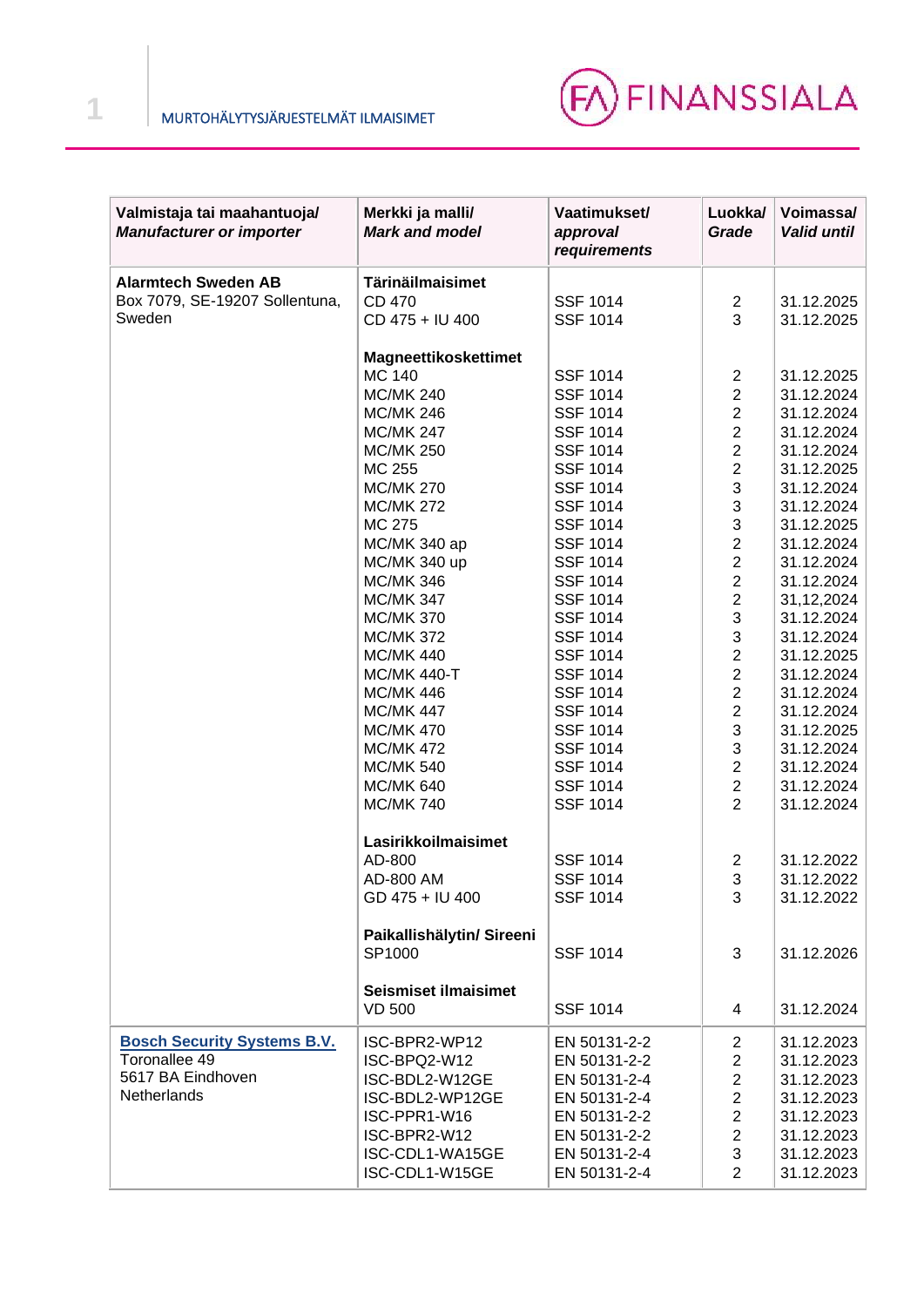

| <b>Carrier Fire &amp; Security Suomi</b> | Infrapunailmaisimet         |                 |                                  |            |
|------------------------------------------|-----------------------------|-----------------|----------------------------------|------------|
| <u>Oy</u>                                | EV666-D                     | EN 50131-2-2    | $\overline{c}$                   | 31.12.2023 |
| Hyttimestarintie 3                       | EV669                       | EN 50131-2-2    | $\boldsymbol{2}$                 | 31.12.2023 |
| 02780 Espoo                              | EV1012                      | EN 50131-2-2    | $\overline{c}$                   | 31.12.2024 |
| p. 010 419 2800                          | EV1012AM                    | EN 50131-2-2    | 3                                | 31.12.2024 |
|                                          | EV1012PI                    | EN 50131-2-2    | $\overline{c}$                   | 31.12.2024 |
|                                          | EV1116                      | EN 50131-2-2    | $\overline{c}$                   | 31.12.2024 |
|                                          | EV1116AM                    | EN 50131-2-2    | 3                                | 31.12.2024 |
|                                          |                             |                 | 3                                |            |
|                                          | <b>VE735AM</b>              | EN 50131-2-2    | 3                                | 31.12.2024 |
|                                          | VE736AM                     | EN 50131-2-2    |                                  | 31.12.2024 |
|                                          | <b>VE1012</b>               | EN 50131-2-2    | $\overline{c}$                   | 31.12.2024 |
|                                          | <b>VE1012PI</b>             | EN 50131-2-2    | $\boldsymbol{2}$                 | 31.12.2024 |
|                                          | <b>VE1016</b>               | EN 50131-2-2    | $\boldsymbol{2}$                 | 31.12.2024 |
|                                          | <b>VE1016AM</b>             | EN 50131-2-2    | 3                                | 31.12.2024 |
|                                          | <b>VE1120</b>               | EN 50131-2-2    | $\overline{c}$                   | 31.12.2024 |
|                                          | <b>VE1012AM</b>             | EN 50131-2-2    | 3                                | 31.12.2024 |
|                                          | <b>VE1120AM</b>             | EN 50131-2-2    | 3                                | 31.12.2024 |
|                                          | <b>DD666-D</b>              | EN 50131-2-4    | $\boldsymbol{2}$                 | 31.12.2022 |
|                                          | DD669                       | EN 50131-2-4    | $\boldsymbol{2}$                 | 31.12.2022 |
|                                          | DD666AM-D                   | EN 50131-2-4    | 3                                | 31.12.2024 |
|                                          | DD669AM                     | EN 50131-2-4    | $\mathfrak{S}$                   | 31.12.2024 |
|                                          | DD1012                      | EN 50131-2-4    | $\overline{c}$                   | 31.12.2023 |
|                                          | DD1012PI                    | EN 50131-2-4    | $\overline{2}$                   | 31.12.2023 |
|                                          | DDV1016AM                   | EN 50131-2-4    | $\mathbf{3}$                     | 31.12.2023 |
|                                          | <b>DDV1016</b>              | EN 50131-2-4    | $\overline{c}$                   | 31.12.2023 |
|                                          | 6650AM                      | EN 50131-2-4    | 3                                | 31.12.2022 |
|                                          |                             |                 |                                  |            |
|                                          | <b>Seismiset ilmaisimet</b> |                 |                                  |            |
|                                          | VV600Plus                   | <b>SSF 1014</b> | 3                                | 31.12.2024 |
|                                          | VV602Plus                   | <b>SSF 1014</b> | 3                                | 31.12.2025 |
|                                          |                             |                 |                                  |            |
|                                          | Lasirikkoilmaisimet         |                 |                                  |            |
|                                          | GS960AM                     | <b>SSF1014</b>  | 3                                | 31.12.2023 |
|                                          |                             |                 |                                  |            |
|                                          | <b>Magneettikoskettimet</b> |                 |                                  |            |
|                                          | <b>DC101</b>                | EN 50131-2-6    | $\overline{\mathbf{c}}$          | 31.12.2022 |
|                                          |                             |                 | 2                                |            |
|                                          | <b>DC101B</b><br>DC101R4.7  | EN 50131-2-6    |                                  | 31.12.2022 |
|                                          |                             | EN 50131-2-6    | $\overline{c}$<br>$\overline{2}$ | 31.12.2022 |
|                                          | DC101S60                    | EN 50131-2-6    |                                  | 31.12.2022 |
|                                          | DC102                       | EN 50131-2-6    | 1                                | 31.12.2022 |
|                                          | <b>DC105</b>                | EN 50131-2-6    | $\boldsymbol{2}$                 | 31.12.2022 |
|                                          | <b>DC106</b>                | EN 50131-2-6    | $\overline{c}$                   | 31.12.2022 |
|                                          | DC106R4.7                   | EN 50131-2-6    | $\mathbf 2$                      | 31.12.2022 |
|                                          | <b>DC107</b>                | EN 50131-2-6    | $\mathbf 2$                      | 31.12.2022 |
|                                          | DC107S60                    | EN 50131-2-6    | $\mathbf 2$                      | 31.12.2022 |
|                                          | DC107R4.7                   | EN 50131-2-6    | $\mathbf 2$                      | 31.12.2022 |
|                                          | DC1076                      | EN 50131-2-6    | $\mathbf 2$                      | 31.12.2022 |
|                                          | <b>DC108</b>                | EN 50131-2-6    | $\mathbf 2$                      | 31.12.2022 |
|                                          | DC108R4.7                   | EN 50131-2-6    | $\mathbf 2$                      | 31.12.2022 |
|                                          | <b>DC118</b>                | EN 50131-2-6    | $\mathbf 2$                      | 31.12.2022 |
|                                          | <b>DC120</b>                | EN 50131-2-6    | $\overline{2}$                   | 31.12.2022 |
|                                          | DC120S60                    | EN 50131-2-6    | $\boldsymbol{2}$                 | 31.12.2022 |
|                                          | <b>DC124</b>                | EN 50131-2-6    | $\overline{2}$                   | 31.12.2022 |
|                                          |                             |                 |                                  |            |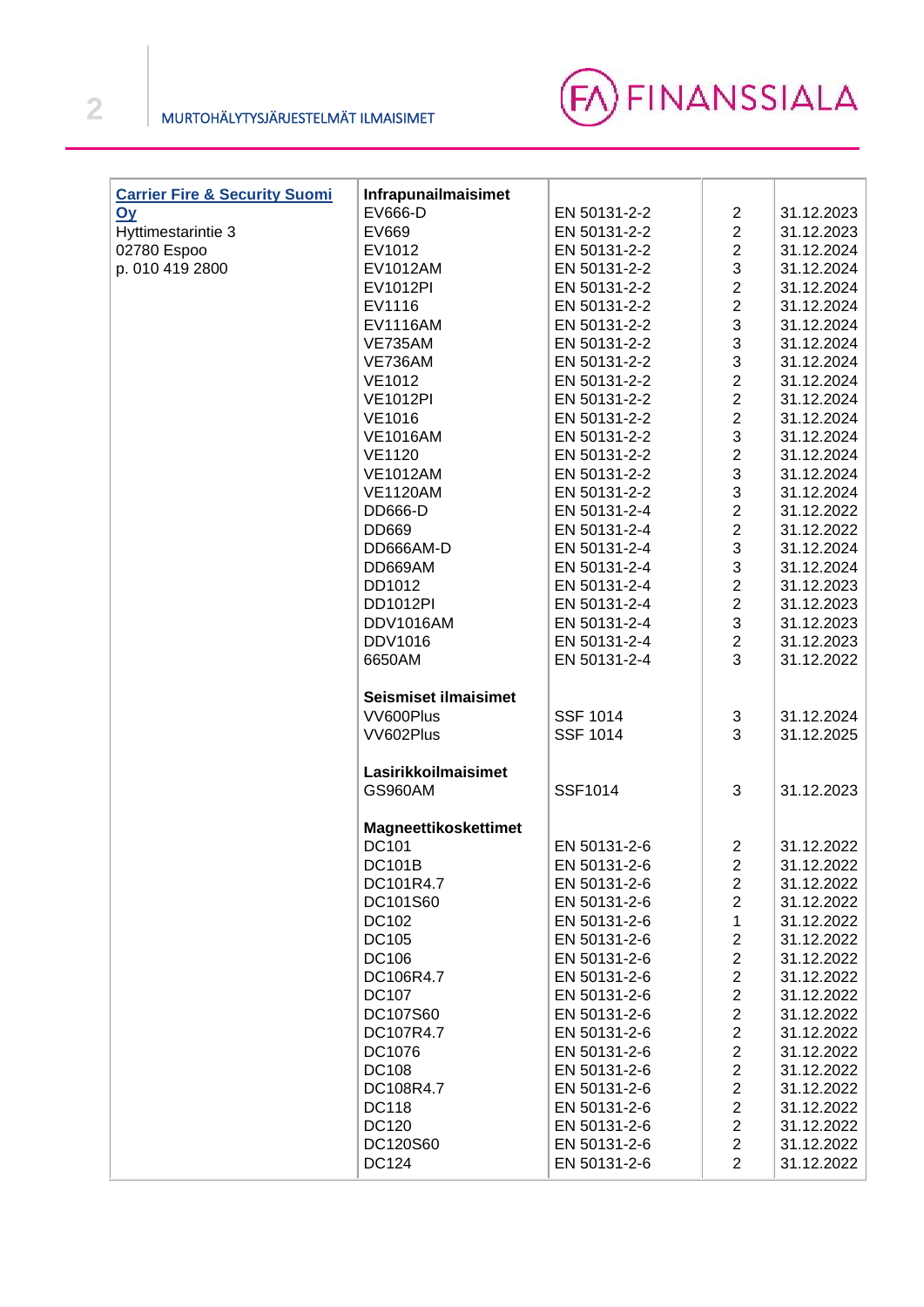

|                              | DC103                     | EN 50131-2-6 | $\overline{c}$ | 31.12.2022   |
|------------------------------|---------------------------|--------------|----------------|--------------|
|                              | DC111                     | EN 50131-2-6 | 3              | 31.12.2022   |
|                              | <b>DC115</b>              | EN 50131-2-6 | $\overline{c}$ | 31.12.2022   |
|                              | <b>DC128</b>              |              | 3              | 31.12.2025   |
|                              |                           | EN 50131-2-6 |                |              |
|                              | DC128S60                  | EN 50131-2-6 | 3              | 31.12.2025   |
|                              | DC128R4.7                 | EN 50131-2-6 | 3              | 31.12.2022   |
|                              | <b>DC138</b>              | EN 50131-2-6 | 3              | 31.12.2025   |
|                              | DC138S60                  | EN 50131-2-6 | 3              | 31.12.2025   |
|                              | DC138R4.7                 | EN 50131-2-6 | 3              | 31.12.2022   |
|                              | <b>DC148</b>              | EN 50131-2-6 | 3              | 31.12.2025   |
|                              | DC148S60                  | EN 50131-2-6 | 3              | 31.12.2025   |
|                              | DC148R4.7                 | EN 50131-2-6 | 3              | 31.12.2022   |
|                              | DC408R4.7                 | EN 50131-2-6 | 3              | 31.12.2022   |
|                              | <b>DC418</b>              | EN 50131-2-6 | 4              | 31.12.2025   |
|                              | <b>DC428</b>              | EN 50131-2-6 | 4              | 31.12.2025   |
|                              |                           |              |                |              |
|                              | Paikallishälytin/ Sireeni |              |                |              |
|                              | <b>AS210N</b>             | EN 50131-4   | 3              | 31.12.2023   |
|                              | <b>AS210N-L</b>           | EN 50131-4   | 3              | 31.12.2023   |
|                              | AS610                     | EN 50131-4   | 3              | 31.12.2023   |
|                              |                           |              |                |              |
| <b>FSM Oy</b>                | Infrapunailmaisimet       |              |                |              |
| Kolmenkulmantie 1            | QIR100H                   | EN 50131-2-2 | $\overline{2}$ | 31.12.2025   |
| 37150 Nokia                  | QIRP100H                  | EN 50131-2-2 | $\overline{2}$ | 31, 12, 2025 |
| p. 020 755 9500              | QIR200H                   | EN 50131-2-2 | $\overline{2}$ | 31.12.2025   |
|                              | QIRP200H                  | EN 50131-2-2 | $\overline{c}$ | 31.12.2025   |
|                              | JET-PA                    | EN 50131-2-2 | $\overline{2}$ | 31.12.2023   |
|                              |                           |              |                |              |
|                              | <b>PIR/MW</b>             |              |                |              |
|                              | QDT200H                   | EN 50131-2-4 | $\overline{c}$ | 31.12.2025   |
|                              | QDTP200H                  | EN 50131-2-4 | $\overline{c}$ | 31.12.2025   |
|                              | QDT200HM                  | EN 50131-2-4 | $\overline{c}$ | 31.12.2025   |
|                              |                           |              | $\overline{c}$ |              |
|                              | QDTP200HM                 | EN 50131-2-4 |                | 31.12.2025   |
|                              | QDTP200H3                 | EN 50131-2-4 | 3              | 31.12.2025   |
|                              | QDTP200H3                 | EN 50131-2-4 | 3              | 31.12.2025   |
|                              | QDT500H                   | EN 50131-2-4 | $\overline{c}$ | 31.12.2025   |
|                              | JET-DT-AM                 | EN 50131-2-4 | 3              | 31.12.2023   |
| <b>Hikvision Europe B.V</b>  | Infrapunailmaisimet       |              |                |              |
| Dirk Storklaan 3, 2132 PX    | DS-PDP18-EG2              | EN 50131-2-2 | $\overline{c}$ | 31.12.2024   |
|                              | DS-PDP18-G2               |              |                |              |
| Hoofddorp, The Netherlands   |                           | EN 50131-2-2 | $\overline{2}$ | 31.12.2024   |
|                              | DS-PD2-P12QE-C            | EN 50131-2-2 | $\overline{2}$ | 31.12.2024   |
|                              |                           |              |                |              |
|                              | PIR/MW                    |              |                |              |
|                              | DS-PDD12-EG2              | EN 50131-2-4 | $\overline{2}$ | 31.12.2024   |
| <b>KAMIC Installation Ab</b> | Infrapunailmaisimet       |              |                |              |
| Kylvöpolku 6                 | <b>GRAPHITE</b>           | EN 50131-2-2 | $\overline{2}$ | 31.12.2022   |
| 00680 Helsinki               | <b>GRAPHITE Pet</b>       | EN 50131-2-2 | $\overline{2}$ | 31.12.2022   |
| p. 010 8328 200              | <b>AQUA</b>               | EN 50131-2-2 | $\overline{c}$ | 31.12.2022   |
|                              | <b>AQUA Pet</b>           | EN 50131-2-2 | $\overline{c}$ | 31.12.2022   |
|                              | <b>SLIM-PIR</b>           | EN 50131-2-2 | $\overline{c}$ | 31.12.2023   |
|                              |                           |              |                |              |
|                              | SLIM-PIR-Pet              | EN 50131-2-2 | $\overline{c}$ | 31.12.2023   |
|                              | SLIM-PIR-LUNA             | EN 50131-2-2 | $\overline{2}$ | 31.12.2023   |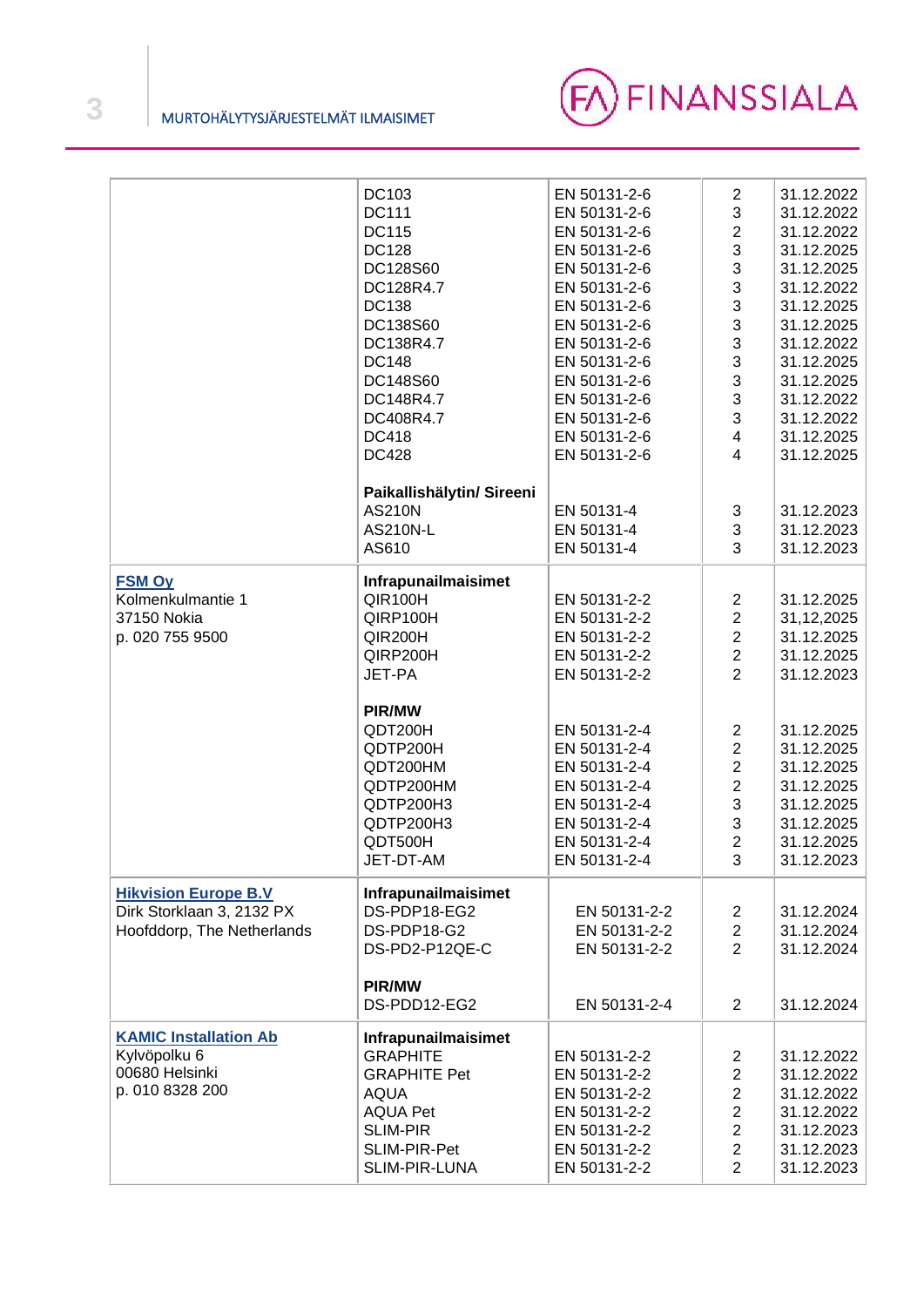

|                         | SLIM-PIR-LUNA-Pet         | EN 50131-2-2     | $\overline{2}$ | 31.12.2023 |
|-------------------------|---------------------------|------------------|----------------|------------|
|                         | PIR/MW                    |                  |                |            |
|                         | <b>GREY</b>               | EN 50131-2-4     | $\overline{c}$ | 31.12.2021 |
|                         | <b>SLIM-DUAL</b>          | EN 50131-2-4     | $\overline{2}$ | 31.12.2023 |
|                         | SLIM-DUAL-Pet             | EN 50131-2-4     | $\overline{2}$ | 31.12.2023 |
|                         |                           |                  | $\overline{2}$ | 31.12.2023 |
|                         | SLIM-DUAL-LUNA            | EN 50131-2-4     |                |            |
|                         | SLIM-DUAL-LUNA-Pet        | EN 50131-2-4     | $\overline{2}$ | 31.12.2023 |
|                         | Paikallishälytin/ Sireeni |                  |                |            |
|                         | SP-4004                   | EN 50131-4       | $\overline{c}$ | 31.12.2022 |
|                         | SD-6000                   | EN 50131-4       | $\overline{2}$ | 31.12.2022 |
|                         | <b>SPW-210</b>            | EN 50131-4       | $\overline{2}$ | 31.12.2024 |
| <b>Novosec Oy</b>       | Infrapunailmaisimet       |                  |                |            |
| Kilonkallio 3 B         | <b>JA-110P</b>            | EN 50131-2-2     | 2              | 31.12.2024 |
| 02610 ESPOO             | <b>JA-110P PET</b>        | EN 50131-2-2     | $\overline{2}$ | 31.12.2025 |
| p. 030 627 2727         | JA-111P-WW                | EN 50131-2-2     | $\overline{c}$ | 31.12.2024 |
|                         | JA-112P                   | EN 50131-2-2     | $\overline{2}$ | 31.12.2025 |
|                         | JA-115P                   | EN 50131-2-2     | $\overline{2}$ | 31.12.2022 |
|                         | <b>JA-120PB</b>           | EN 50131-2-2     | $\overline{2}$ | 31.12.2025 |
|                         | <b>JA-120PC</b>           | EN 50131-2-2     | $\overline{2}$ | 31.12.2025 |
|                         |                           |                  |                |            |
|                         | PIR/MW                    |                  |                |            |
|                         | <b>JA-120PW</b>           | EN 50131-2-4     | $\overline{2}$ | 31.12.2025 |
|                         | <b>JA-122PW</b>           | EN 50131-2-4     | $\overline{2}$ | 31.12.2024 |
|                         | JA-162PW                  | EN 50131-2-4     | $\overline{2}$ | 31.12.2024 |
|                         |                           |                  |                |            |
|                         | Magneettikosketin         |                  |                |            |
|                         | <b>JA-110M</b>            | EN 50131-2-6     | 2              | 31.12.2022 |
|                         | JA-111M                   | EN 50131-2-6     | $\overline{2}$ | 31.12.2022 |
|                         | <b>JA-111MB</b>           | EN 50131-2-6     | $\overline{2}$ | 31.12.2022 |
|                         | JA-112M                   | EN 50131-2-6     | $\overline{2}$ | 31.12.2025 |
|                         |                           |                  |                |            |
|                         | Paikallishälytin/ Sireeni |                  |                |            |
|                         | <b>JA-110A</b>            | EN 50131-4       | $\overline{2}$ | 31.12.2021 |
|                         | <b>JA-111A</b>            | EN 50131-4       | $\overline{2}$ | 31.12.2025 |
|                         | <b>JA-111A RB</b>         | EN 50131-4       | 2              | 31.12.2021 |
|                         | Lasirikkoilmaisimet       |                  |                |            |
|                         | <b>JA-110B</b>            | EN 50131-2-7-1   | $\overline{c}$ | 31.12.2021 |
|                         |                           |                  |                |            |
|                         | Tärinäilmaisimet          |                  |                |            |
|                         | <b>JA-111SH</b>           | TS 50131-2-8     | $\overline{2}$ | 31.12.2021 |
|                         | Lämpö- ja                 |                  |                |            |
|                         | savuilmaisimet            |                  |                |            |
|                         | <b>JA-110ST</b>           | EN 54-5, EN 54-7 |                | 31.12.2025 |
|                         | <b>JA-111ST</b>           | EN 14604         |                | 31.12.2025 |
|                         |                           |                  |                |            |
| <b>Optex Co. Ltd</b>    | Infrapunailmaisimet       |                  |                |            |
| 5-8-12 Ogoto Otsu Shiga | RXC-ST                    | SSF1014          | 2              | 31.12.2024 |
| 520-0101 JAPAN          | CDX-AM                    | SSF1014          | 3              | 31.12.2024 |
|                         | CDX-NAM                   | SSF1014          | 3              | 31.12.2024 |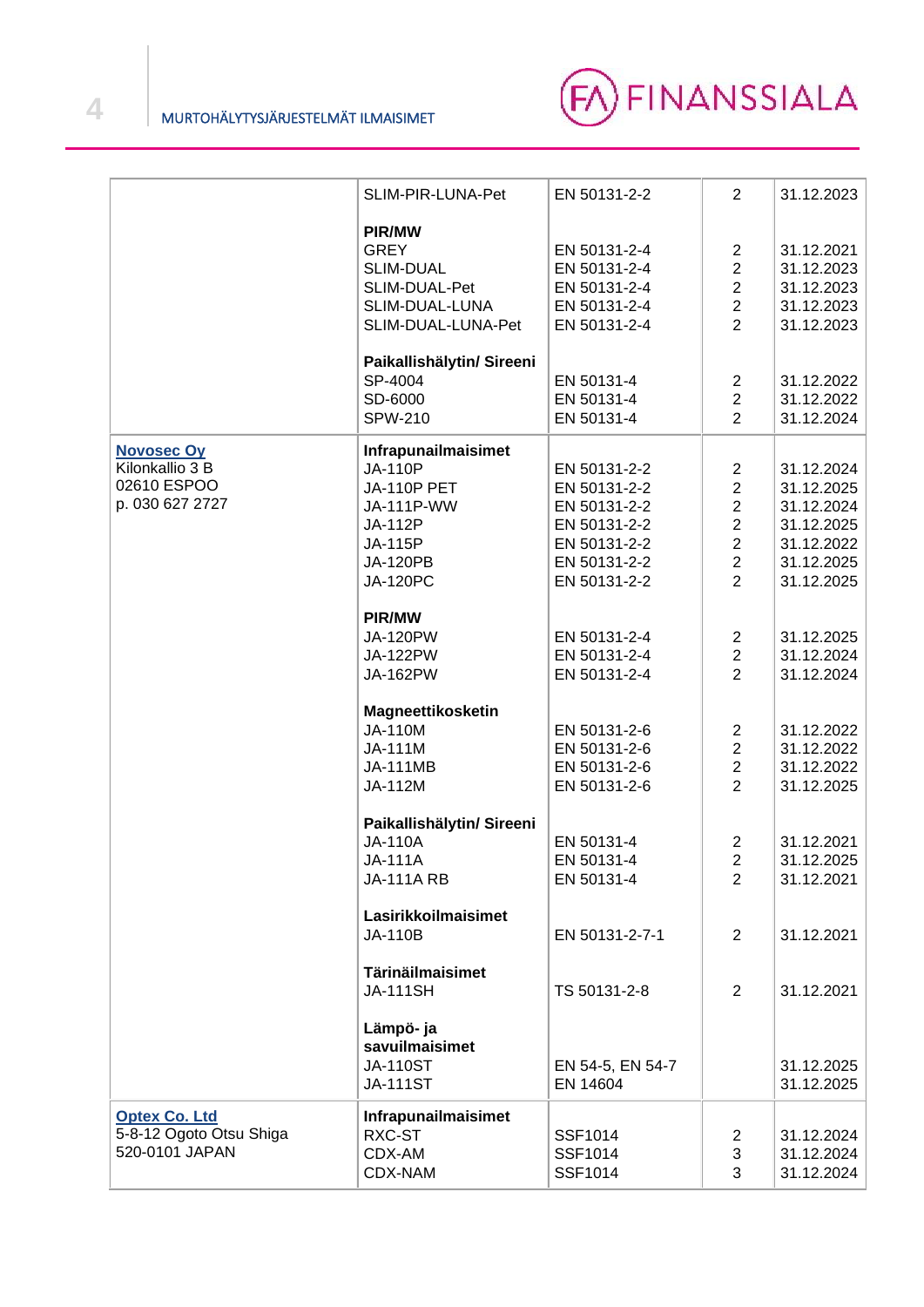

|                              | CX-702MKII                  | <b>SSF1014</b>  | $\overline{2}$   | 31.12.2024 |
|------------------------------|-----------------------------|-----------------|------------------|------------|
|                              | <b>FMX-ST</b>               | <b>SSF1014</b>  | $\overline{2}$   | 31.12.2022 |
|                              | <b>FMX-DST</b>              | <b>SSF1014</b>  | $\overline{2}$   | 31.12.2024 |
|                              | FX-360                      | <b>SSF1014</b>  | $\overline{2}$   | 31.12.2024 |
|                              | SX-360Z                     | <b>SSF1014</b>  | $\overline{2}$   | 31.12.2022 |
|                              |                             |                 |                  |            |
|                              |                             |                 |                  |            |
|                              | <b>PIR/MW</b>               |                 |                  |            |
|                              | RXC-DT-X5                   | SSF1014         | 2                | 31.12.2024 |
|                              | CDX-DAM-X5                  | <b>SSF1014</b>  | 3                | 31.12.2024 |
|                              | FMX-DT-X5                   | <b>SSF1014</b>  | $\overline{2}$   |            |
|                              |                             |                 |                  | 31.12.2022 |
|                              |                             |                 |                  |            |
| <b>Pyronix Limited</b>       | Infrapunailmaisimet         |                 |                  |            |
| Secure House, Braithwell Way | KX10DP                      | EN 50131-2-2    | $\mathbf{2}$     | 31.12.2024 |
| Hellaby, S66 8QY Rotherham   | KX15DQ                      | EN 50131-2-2    | $\mathbf 2$      | 31.12.2024 |
| <b>United Kingdom</b>        | KX15DD                      | EN 50131-2-2    | $\boldsymbol{2}$ | 31.12.2024 |
|                              | KX18DC                      | EN 50131-2-2    | $\overline{c}$   | 31.12.2024 |
|                              |                             |                 |                  |            |
|                              | COLT10DL                    | EN 50131-2-2    | $\overline{c}$   | 31.12.2023 |
|                              | Octopus DQ                  | EN 50131-2-2    | $\overline{2}$   | 31.12.2024 |
|                              |                             |                 |                  |            |
|                              | PIR/MW                      |                 |                  |            |
|                              | KX10DTP-X                   | EN 50131-2-4    | $\overline{2}$   | 31.12.2023 |
|                              |                             |                 |                  |            |
|                              | KX15DT-X                    | EN 50131-2-4    | $\overline{c}$   | 31.12.2023 |
|                              | XDH10TTAMX                  | EN 50131-2-4    | $\boldsymbol{2}$ | 31.12.2023 |
|                              | XDL12TTAMX                  | EN 50131-2-4    | $\overline{2}$   | 31.12.2023 |
|                              |                             |                 |                  |            |
| Siemens Osakeyhtiö           | Infrapunailmaisimet         |                 |                  |            |
| Tarvonsalmenkatu 19          | <b>PDM-I18</b>              | EN 50131-2-2    | $\overline{2}$   | 31.12.2025 |
| 02600 Espoo                  | <b>PDM-112</b>              | EN 50131-2-2    | $\overline{2}$   | 31.12.2025 |
|                              |                             |                 |                  |            |
| p. 010 511 5151              | <b>PDM-I18T</b>             | EN 50131-2-2    | 3                | 31.12.2025 |
|                              |                             |                 |                  |            |
|                              | <b>PDM-I12T</b>             | EN 50131-2-2    | 3                | 31.12.2025 |
|                              | <b>PDM-E-I12</b>            | EN 50131-2-2    |                  | 31.12.2022 |
|                              |                             |                 | $\overline{c}$   |            |
|                              | PDM-E-I18T                  | EN 50131-2-2    | 3                | 31.12.2022 |
|                              | PDM-E-IXA12 (IR/MW)         | EN 50131-2-4    | $\overline{c}$   | 31.12.2022 |
|                              | PDM-IXA12T (IR/MW)          | EN 50131-2-4    | 3                | 31.12.2025 |
|                              | PDM-IXA18T (IR/MW)          | EN 50131-2-4    | 3                | 31.12.2025 |
|                              | PDM-IXA12 (IR/MW)           | EN 50131-2-4    | $\overline{c}$   | 31.12.2026 |
|                              |                             |                 | $\overline{2}$   | 31.12.2025 |
|                              | PDM-IXA18 (IR/MW)           | EN 50131-2-4    |                  |            |
|                              |                             |                 |                  |            |
|                              | Magneettikoskettimet        |                 |                  |            |
|                              | MK-2400                     | EN 50131-2-6    | 2                | 31.12.2022 |
|                              | MK-2400-S1                  | EN 50131-2-6    | $\overline{2}$   | 31.12.2025 |
|                              | MK-2400-S2                  | EN 50131-2-6    | $\overline{2}$   | 31.12.2022 |
|                              |                             |                 |                  |            |
|                              | MK-2400-2                   | EN 50131-2-6    | $\overline{2}$   | 31.12.2026 |
|                              | MK-2500-2                   | EN 50131-2-6    | $\overline{c}$   | 31.12.2026 |
|                              | MK-3400-5                   | EN 50131-2-6    | $\overline{c}$   | 31.12.2025 |
|                              | MK-4700                     | EN 50131-2-6    | 3                | 31.12.2026 |
|                              |                             |                 |                  |            |
|                              |                             |                 |                  |            |
|                              | Lasirikkoilmaisimet         |                 |                  |            |
|                              | AGB800                      | <b>SSF 1014</b> | 2                | 31.12.2025 |
|                              | AGB800-AM                   | <b>SSF 1014</b> | 3                | 31.12.2025 |
|                              |                             |                 |                  |            |
|                              | <b>Seismiset ilmaisimet</b> |                 |                  |            |
|                              | GM 730                      | <b>SSF 1014</b> |                  | 31.12.2022 |
|                              | <b>GM 775</b>               | <b>SSF 1014</b> | 3<br>3           | 31.12.2024 |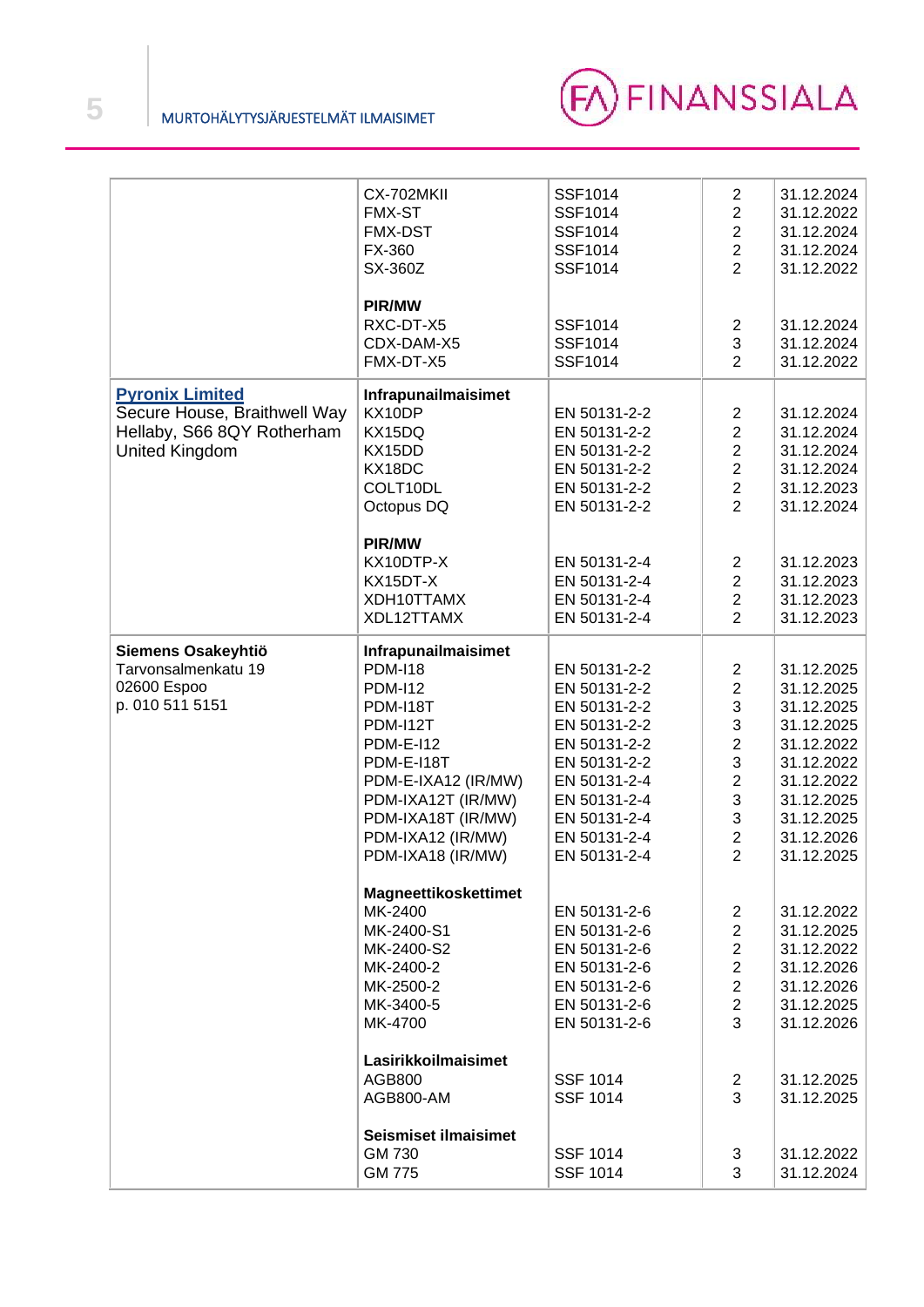

|                                             | Paikallishälytin/ Sireeni                          |                              |                |                          |
|---------------------------------------------|----------------------------------------------------|------------------------------|----------------|--------------------------|
|                                             | SO/Piccolo/BL/G3S5                                 | EN 50131-4                   | 3              | 31.12.2024               |
|                                             | <b>Tärinäilmaisimet</b>                            |                              |                |                          |
|                                             | ES470                                              | EN 50131-2-8                 | 3              | 31.12.2023               |
|                                             |                                                    |                              |                |                          |
| <b>Texecom Ltd</b>                          | Infrapunailmaisimet                                |                              |                |                          |
| St Crispin way, Haslingden,                 | Premier Elite IR                                   | EN 50131-2-2                 | $\overline{2}$ | 31.12.2022               |
| Lancashire, BB4 4PW<br>United Kingdom       | Premier Elite TD(AFE)                              | EN 50131-2-2                 | $\overline{2}$ | 31.12.2020               |
|                                             | <b>PIR/MW</b>                                      |                              |                |                          |
|                                             | Premier Elite DT(AFG)<br><b>Premier Elite AMDT</b> | EN 50131-2-4<br>EN 50131-2-4 | $\overline{2}$ | 31.12.2022<br>31.12.2020 |
|                                             | Premier Elite DT-W                                 | EN 50131-2-4                 | 2,3<br>2       | 31.12.2021               |
|                                             |                                                    |                              |                |                          |
| <b>Vanderbilt International (IRL)</b>       | Infrapunailmaisimet                                |                              |                |                          |
| <b>Ltd</b>                                  | <b>PDM-I18</b>                                     | EN 50131-2-2                 | 2              | 31.12.2025               |
| Clonshaugh Business &                       | <b>PDM-I12</b>                                     | EN 50131-2-2                 | $\overline{2}$ | 31.12.2025               |
| Technology Park,<br>Dublin D17 KV84 Ireland | PDM-I18T                                           | EN 50131-2-2<br>EN 50131-2-2 | 3<br>3         | 31.12.2025               |
|                                             | PDM-I12T<br><b>PDM-E-I12</b>                       | EN 50131-2-2                 | $\overline{2}$ | 31.12.2025<br>31.12.2022 |
|                                             | PDM-E-I18T                                         | EN 50131-2-2                 | 3              | 31.12.2022               |
|                                             | PDM-E-IXA12 (IR/MW)                                | EN 50131-2-4                 | $\overline{2}$ | 31.12.2022               |
|                                             | PDM-IXA12T (IR/MW)                                 | EN 50131-2-4                 | 3              | 31.12.2025               |
|                                             | PDM-IXA18T (IR/MW)                                 | EN 50131-2-4                 | 3              | 31.12.2025               |
|                                             | PDM-IXA12 (IR/MW)                                  | EN 50131-2-4                 | $\overline{2}$ | 31.12.2026               |
|                                             | PDM-IXA18 (IR/MW)                                  | EN 50131-2-4                 | $\overline{2}$ | 31.12.2025               |
|                                             | Magneettikoskettimet                               |                              |                |                          |
|                                             | MK-2400                                            | EN 50131-2-6                 | 2              | 31.12.2022               |
|                                             | MK-2400-S1                                         | EN 50131-2-6                 | $\overline{2}$ | 31.12.2025               |
|                                             | MK-2400-S2                                         | EN 50131-2-6                 | $\overline{c}$ | 31.12.2022               |
|                                             | MK-2400-2                                          | EN 50131-2-6                 | $\overline{c}$ | 31.12.2026               |
|                                             | MK-2500-2                                          | EN 50131-2-6                 | $\overline{2}$ | 31.12.2026               |
|                                             | MK-3400-5                                          | EN 50131-2-6                 | $\overline{2}$ | 31.12.2025               |
|                                             | MK-4700                                            | EN 50131-2-6                 | 3              | 31.12.2026               |
|                                             | Lasirikkoilmaisimet                                |                              |                |                          |
|                                             | AGB800                                             | EN 50131-2-7-1               | 2              | 31.12.2025               |
|                                             | AGB800-AM                                          | EN 50131-2-7-1               | 3              | 31.12.2025               |
|                                             | <b>Seismiset ilmaisimet</b>                        |                              |                |                          |
|                                             | GM 730                                             | <b>SSF 1014</b>              | 3              | 31.12.2022               |
|                                             | <b>GM 775</b>                                      | <b>SSF 1014</b>              | 3              | 31.12.2024               |
|                                             | Paikallishälytin/ Sireeni                          |                              |                |                          |
|                                             | SO/Piccolo/BL/G3S5                                 | EN 50131-4                   | 3              | 31.12.2024               |
|                                             | Tärinäilmaisimet                                   |                              |                |                          |
|                                             | ES470                                              | EN 50131-2-8                 | 3              | 31.12.2023               |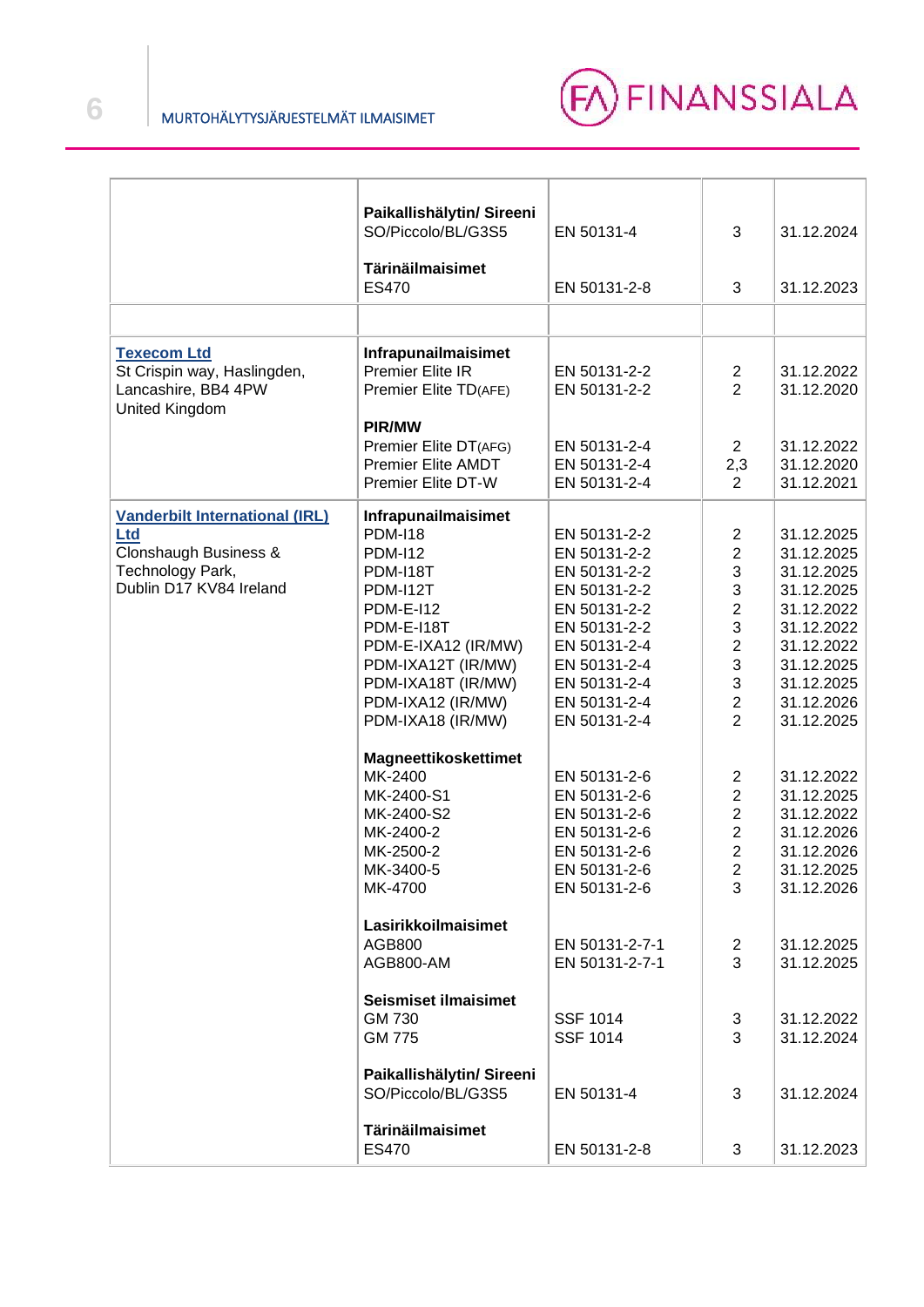

| <b>WellTech Oy</b><br>Martinkyläntie 67<br>01720 Vantaa<br>p. 010 524 4081 | <b>PIR/MW</b><br>AGATE<br><b>OPAL PRO</b><br><b>OPAL PLUS</b><br><b>SLIM DUAL PRO</b><br><b>SLIM DUAL PET</b><br><b>SLIM DUAL LUNA PET</b> | EN 50131-2-4<br>EN 50131-2-4<br>EN 50131-2-4<br>EN 50131-2-4<br>EN 50131-2-4<br>EN 50131-2-4 | 3<br>3<br>2<br>3<br>2<br>2 | 31.12.2022<br>31.12.2023<br>31.12.2021<br>31.12.2023<br>31.12.2023<br>31.12.2023 |
|----------------------------------------------------------------------------|--------------------------------------------------------------------------------------------------------------------------------------------|----------------------------------------------------------------------------------------------|----------------------------|----------------------------------------------------------------------------------|
|----------------------------------------------------------------------------|--------------------------------------------------------------------------------------------------------------------------------------------|----------------------------------------------------------------------------------------------|----------------------------|----------------------------------------------------------------------------------|